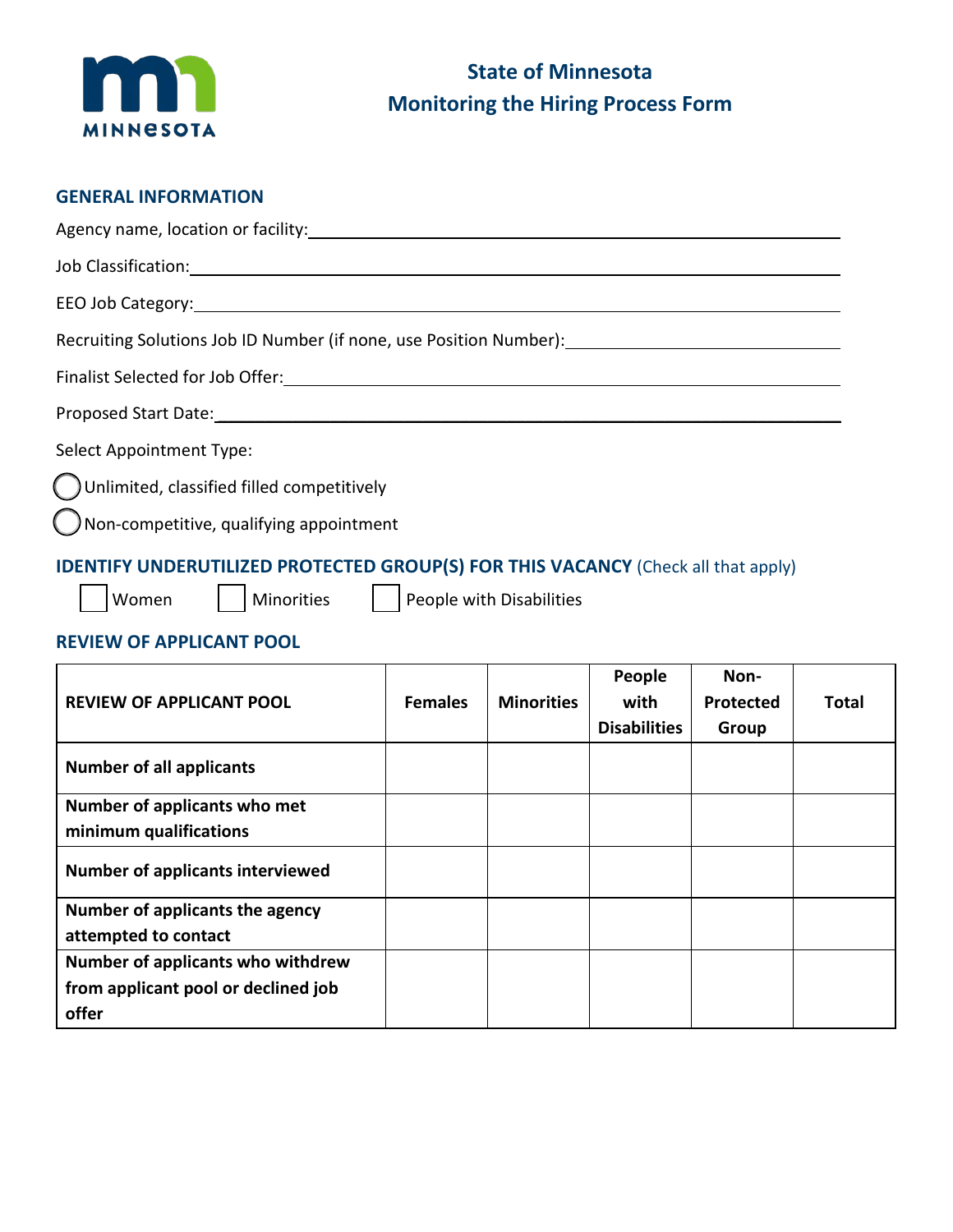### **APPOINTMENT**

 **Affirmative-** You do not need to complete the rest of the form. Sign and forward to agency Affirmative Action Officer.

**Non –Affirmative**- Indicate in the next section whether the appointment was Justified OR Non-justified.

### **JUSTIFICATION OF HIRE**

#### **Non-Affirmative, Justified:**

 reason(s) below for not selecting each qualified, underutilized group member as finalist(s) for this position. The following reasons may apply if the person selected is not a member of a protected group (women, minority, or person with disability) for which there is an underutilization ("underutilized group"). Indicate

#### **Collective Bargaining Agreement Provisions**

Contract/Plan provisions applied. Including, but not limited to: seniority, appointment from layoff, claiming, transfer/demotion in lieu of layoff or reassignment to avert a layoff.

Cite contract language:

Appointment made in order to comply with grievance, arbitration, or litigation settlement.

#### **Workers' Compensation/Disability**

Appointed workers' compensation employee (under A.P. 10B) or appointed individual with a disability as a reasonable accommodation (under ADA Reasonable Accommodation Policy).

Unable to make reasonable accommodation for applicant's disability.

Explain:

#### **Qualifications and Requirements**

No underutilized group members were in the applicant pool.

No underutilized group members met the minimum qualifications.

 Underutilized group member(s) failed to pass mandatory job requirements such as certification /licensure, physical exam, background check or reference check.

Explain:

Underutilized group member(s) did not respond to agency's contact, voluntarily withdrew from applicant pool, or declined job offer.

The person selected was not a member of an underutilized group, but was more qualified than the candidates not selected.

Other- Explain: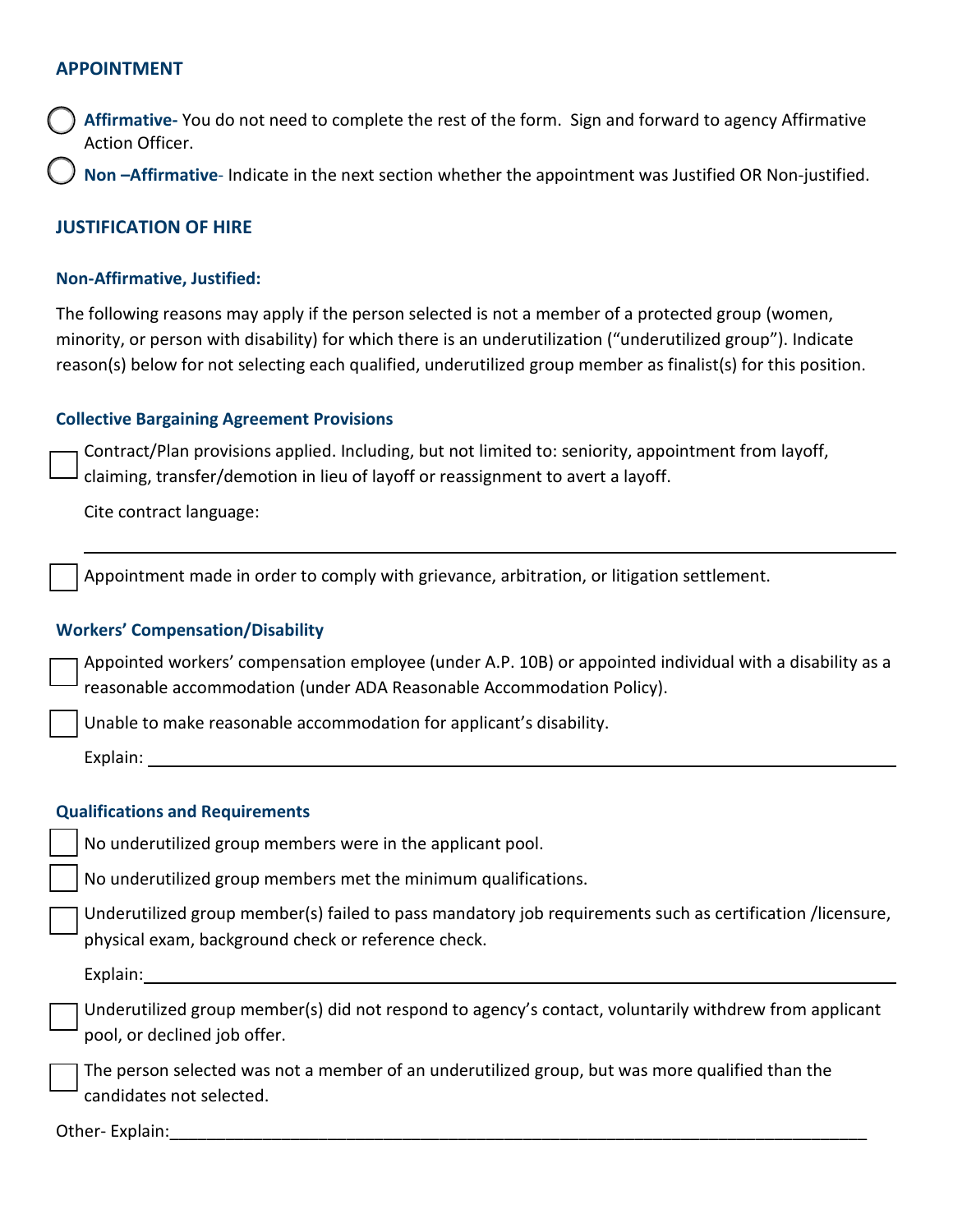### **Non- Affirmative, Non-Justified:**

| Missed opportunity-The person selected was not a member of an underutilized group, and the hiring<br>manager/supervisor failed to justify why they did not select a qualified candidate from an underutilized<br>group. |                                       |                           |  |  |  |  |  |
|-------------------------------------------------------------------------------------------------------------------------------------------------------------------------------------------------------------------------|---------------------------------------|---------------------------|--|--|--|--|--|
| Explain                                                                                                                                                                                                                 |                                       |                           |  |  |  |  |  |
| <b>Pre-Employment Review Process:</b>                                                                                                                                                                                   |                                       |                           |  |  |  |  |  |
| Was the pre-hire/pre-employment review process followed as provided in agency affirmative action plan?<br>No<br>Yes                                                                                                     |                                       |                           |  |  |  |  |  |
| If no, please explain:                                                                                                                                                                                                  |                                       |                           |  |  |  |  |  |
| <b>INDICATE RECRUITMENT CONDUCTED FOR THIS POSITION (Check all that apply)</b>                                                                                                                                          |                                       |                           |  |  |  |  |  |
| Newspapers                                                                                                                                                                                                              | Direct mailing                        | <b>MMB Website</b>        |  |  |  |  |  |
| Internet Job Boards                                                                                                                                                                                                     | <b>Community Newspaper</b>            | <b>Workforce Center</b>   |  |  |  |  |  |
| Colleges/University Posting                                                                                                                                                                                             | Community/Civic Organization          | Professional Organization |  |  |  |  |  |
| Job Fair                                                                                                                                                                                                                | Diversity-focused Internet Sites      | <b>Agency Website</b>     |  |  |  |  |  |
| Diversity-focused                                                                                                                                                                                                       | <b>Employee Suggestions</b>           | Disability/Minority       |  |  |  |  |  |
| Magazine/Journal                                                                                                                                                                                                        | <b>Trade/Technical School Posting</b> | Councils                  |  |  |  |  |  |
| Other, please explain:                                                                                                                                                                                                  |                                       |                           |  |  |  |  |  |
| <b>RECRUITMENT COSTS FOR THIS POSITION (From section above)</b><br>\$                                                                                                                                                   |                                       |                           |  |  |  |  |  |

# **SIGNATURE BLOCK** (Both signatures are required)

| By checking this box, I agree my electronic signature is the legal equivalent of my manual signature on this<br>Application. |                                                                                                              |  |  |  |  |
|------------------------------------------------------------------------------------------------------------------------------|--------------------------------------------------------------------------------------------------------------|--|--|--|--|
|                                                                                                                              | By checking this box, I certify the above information is true and accurate to the best of my understanding.  |  |  |  |  |
| Form Submitted By (Human Resource Staff):                                                                                    |                                                                                                              |  |  |  |  |
|                                                                                                                              |                                                                                                              |  |  |  |  |
| Application.                                                                                                                 | By checking this box, I agree my electronic signature is the legal equivalent of my manual signature on this |  |  |  |  |
| By checking this box, I certify the above information is true and accurate to the best of my understanding.                  |                                                                                                              |  |  |  |  |
| Form Approved By (Affirmative Action Officer):                                                                               |                                                                                                              |  |  |  |  |
|                                                                                                                              | Phone the control                                                                                            |  |  |  |  |